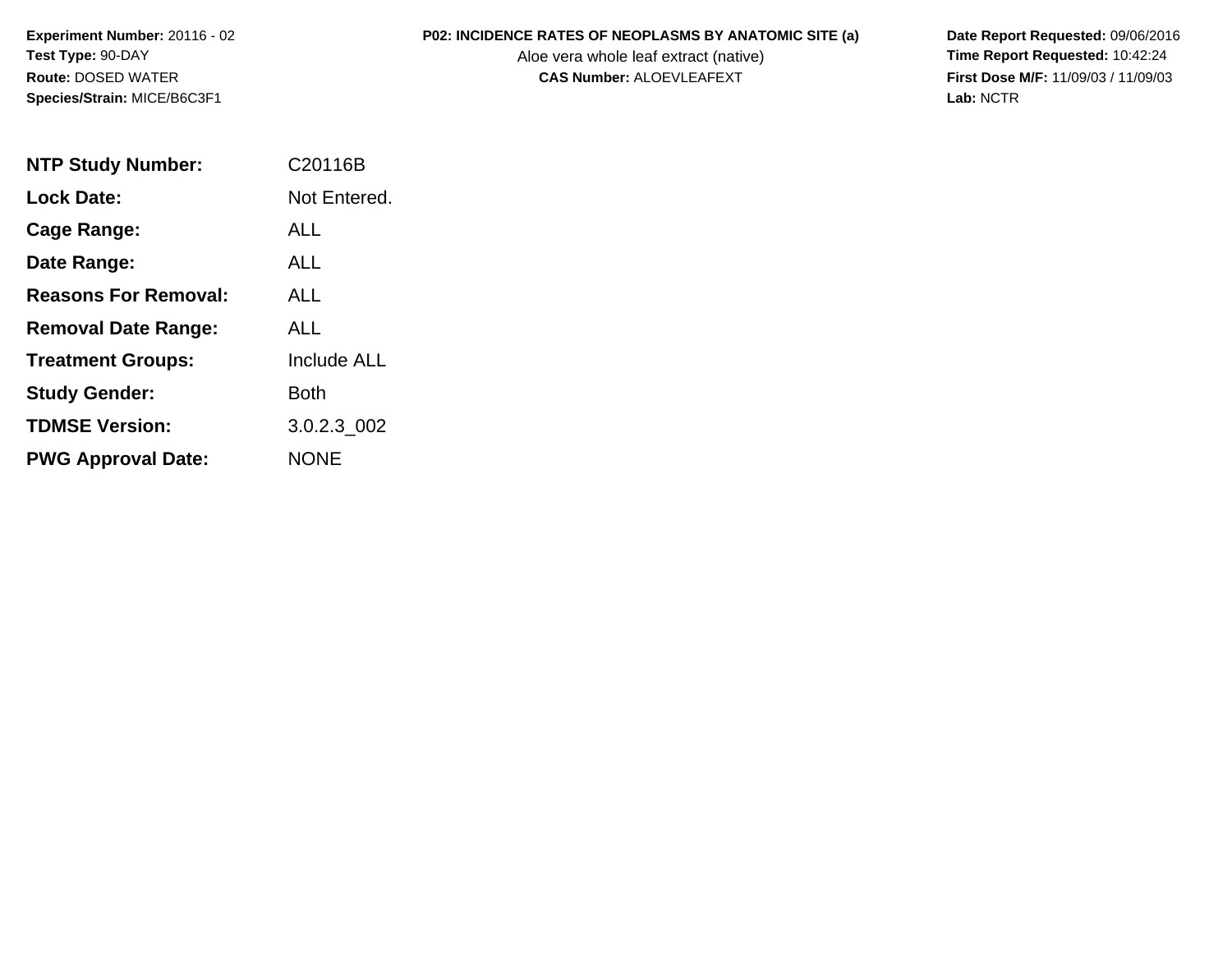Aloe vera whole leaf extract (native)<br>**CAS Number:** ALOEVLEAFEXT

**P02: INCIDENCE RATES OF NEOPLASMS BY ANATOMIC SITE (a)** Date Report Requested: 09/06/2016<br>Aloe vera whole leaf extract (native) **Time Report Requested:** 10:42:24 **First Dose M/F:** 11/09/03 / 11/09/03<br>Lab: NCTR **Lab:** NCTR

| <b>Disposition Summary</b><br>12<br>12<br>12<br><b>Animals Initially In Study</b><br>12<br><b>Early Deaths</b><br><b>Survivors</b><br><b>Terminal Sacrifice</b><br>12<br>12<br>12<br>12<br><b>Animals Examined Microscopically</b><br>12<br>12<br>12<br>12<br><b>ALIMENTARY SYSTEM</b><br>Esophagus<br>(12)<br>(0)<br>(0)<br>(12) |
|-----------------------------------------------------------------------------------------------------------------------------------------------------------------------------------------------------------------------------------------------------------------------------------------------------------------------------------|
|                                                                                                                                                                                                                                                                                                                                   |
|                                                                                                                                                                                                                                                                                                                                   |
|                                                                                                                                                                                                                                                                                                                                   |
|                                                                                                                                                                                                                                                                                                                                   |
|                                                                                                                                                                                                                                                                                                                                   |
|                                                                                                                                                                                                                                                                                                                                   |
| Gallbladder<br>(12)<br>(0)<br>(12)<br>(0)                                                                                                                                                                                                                                                                                         |
| Intestine Large, Cecum<br>(12)<br>(12)<br>(12)<br>(12)                                                                                                                                                                                                                                                                            |
| Intestine Large, Colon<br>(12)<br>(12)<br>(12)<br>(12)                                                                                                                                                                                                                                                                            |
| Intestine Large, Rectum<br>(12)<br>(0)<br>(0)<br>(11)                                                                                                                                                                                                                                                                             |
| Intestine Small, Duodenum<br>(12)<br>(0)<br>(0)<br>(12)                                                                                                                                                                                                                                                                           |
| Intestine Small, Ileum<br>(12)<br>(0)<br>(0)<br>(12)                                                                                                                                                                                                                                                                              |
| Intestine Small, Jejunum<br>(12)<br>(0)<br>(12)<br>(0)                                                                                                                                                                                                                                                                            |
| (12)<br>(12)<br>Liver<br>(12)<br>(12)                                                                                                                                                                                                                                                                                             |
| Pancreas<br>(12)<br>(0)<br>(12)<br>(0)                                                                                                                                                                                                                                                                                            |
| Salivary Glands<br>(12)<br>(0)<br>(12)<br>(0)                                                                                                                                                                                                                                                                                     |
| Stomach, Forestomach<br>(12)<br>(0)<br>(12)<br>(0)                                                                                                                                                                                                                                                                                |
| Stomach, Glandular<br>(12)<br>(0)<br>(0)<br>(12)                                                                                                                                                                                                                                                                                  |
| <b>CARDIOVASCULAR SYSTEM</b>                                                                                                                                                                                                                                                                                                      |
| <b>Blood Vessel</b><br>(0)<br>(12)<br>(0)<br>(12)                                                                                                                                                                                                                                                                                 |
| (12)<br>Heart<br>(0)<br>(0)<br>(12)                                                                                                                                                                                                                                                                                               |
| <b>ENDOCRINE SYSTEM</b>                                                                                                                                                                                                                                                                                                           |
| <b>Adrenal Cortex</b><br>(12)<br>(0)<br>(0)<br>(12)                                                                                                                                                                                                                                                                               |
| Adrenal Medulla<br>(11)<br>(0)<br>(0)<br>(11)                                                                                                                                                                                                                                                                                     |
| Islets, Pancreatic<br>(12)<br>(12)<br>(0)<br>(0)                                                                                                                                                                                                                                                                                  |
| Parathyroid Gland<br>(10)<br>(0)<br>(0)<br>(11)                                                                                                                                                                                                                                                                                   |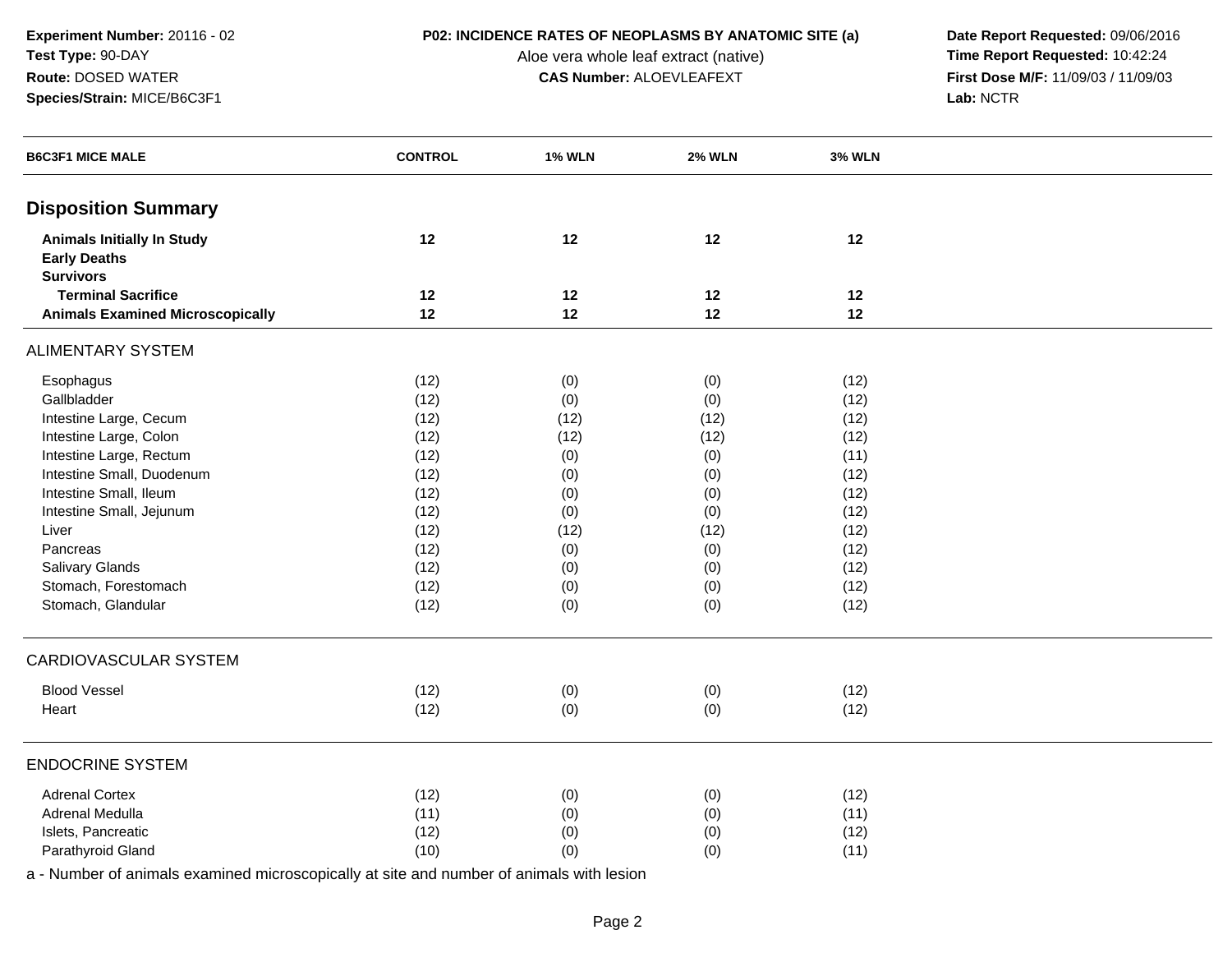| Experiment Number: 20116 - 02<br>Test Type: 90-DAY<br>Route: DOSED WATER<br>Species/Strain: MICE/B6C3F1 |                |               | P02: INCIDENCE RATES OF NEOPLASMS BY ANATOMIC SITE (a)<br>Date Report Requested: 09/06/2016<br>Time Report Requested: 10:42:24<br>Aloe vera whole leaf extract (native)<br><b>CAS Number: ALOEVLEAFEXT</b><br>First Dose M/F: 11/09/03 / 11/09/03<br>Lab: NCTR |               |  |  |  |
|---------------------------------------------------------------------------------------------------------|----------------|---------------|----------------------------------------------------------------------------------------------------------------------------------------------------------------------------------------------------------------------------------------------------------------|---------------|--|--|--|
| <b>B6C3F1 MICE MALE</b>                                                                                 | <b>CONTROL</b> | <b>1% WLN</b> | <b>2% WLN</b>                                                                                                                                                                                                                                                  | <b>3% WLN</b> |  |  |  |
| <b>Pituitary Gland</b><br><b>Thyroid Gland</b>                                                          | (12)<br>(12)   | (0)<br>(0)    | (0)<br>(0)                                                                                                                                                                                                                                                     | (12)<br>(12)  |  |  |  |
| <b>GENERAL BODY SYSTEM</b>                                                                              |                |               |                                                                                                                                                                                                                                                                |               |  |  |  |
| None                                                                                                    |                |               |                                                                                                                                                                                                                                                                |               |  |  |  |
| <b>GENITAL SYSTEM</b>                                                                                   |                |               |                                                                                                                                                                                                                                                                |               |  |  |  |
| Epididymis                                                                                              | (12)           | (0)           | (0)                                                                                                                                                                                                                                                            | (12)          |  |  |  |
| <b>Preputial Gland</b>                                                                                  | (12)           | (4)           | (6)                                                                                                                                                                                                                                                            | (12)          |  |  |  |
| Prostate                                                                                                | (12)           | (0)           | (0)                                                                                                                                                                                                                                                            | (12)          |  |  |  |
| Seminal Vesicle                                                                                         | (12)           | (0)           | (0)                                                                                                                                                                                                                                                            | (12)          |  |  |  |
| <b>Testes</b>                                                                                           | (12)           | (0)           | (0)                                                                                                                                                                                                                                                            | (12)          |  |  |  |
| <b>HEMATOPOIETIC SYSTEM</b>                                                                             |                |               |                                                                                                                                                                                                                                                                |               |  |  |  |
| <b>Bone Marrow</b>                                                                                      | (12)           | (0)           | (0)                                                                                                                                                                                                                                                            | (12)          |  |  |  |
| Lymph Node, Mandibular                                                                                  | (12)           | (0)           | (0)                                                                                                                                                                                                                                                            | (12)          |  |  |  |
| Lymph Node, Mesenteric                                                                                  | (12)           | (0)           | (0)                                                                                                                                                                                                                                                            | (12)          |  |  |  |
| Spleen                                                                                                  | (12)           | (12)          | (12)                                                                                                                                                                                                                                                           | (12)          |  |  |  |
| Thymus                                                                                                  | (12)           | (0)           | (0)                                                                                                                                                                                                                                                            | (12)          |  |  |  |
| <b>INTEGUMENTARY SYSTEM</b>                                                                             |                |               |                                                                                                                                                                                                                                                                |               |  |  |  |
| Skin                                                                                                    | (12)           | (0)           | (0)                                                                                                                                                                                                                                                            | (12)          |  |  |  |
| MUSCULOSKELETAL SYSTEM                                                                                  |                |               |                                                                                                                                                                                                                                                                |               |  |  |  |
| Bone, Femur                                                                                             | (12)           | (0)           | (0)                                                                                                                                                                                                                                                            | (12)          |  |  |  |
|                                                                                                         |                |               |                                                                                                                                                                                                                                                                |               |  |  |  |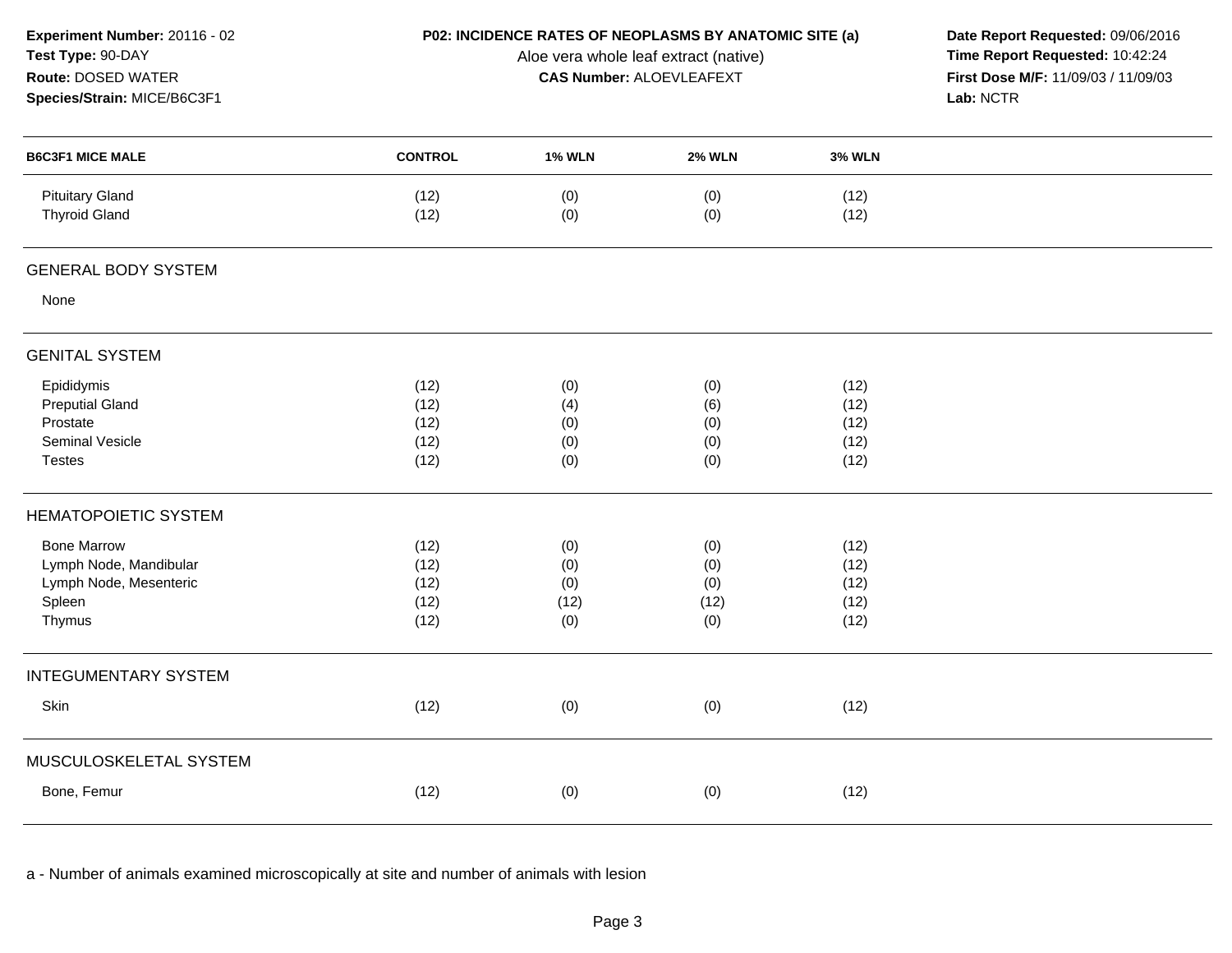Aloe vera whole leaf extract (native)<br>**CAS Number:** ALOEVLEAFEXT

**P02: INCIDENCE RATES OF NEOPLASMS BY ANATOMIC SITE (a)** Date Report Requested: 09/06/2016<br>Aloe vera whole leaf extract (native) **Time Report Requested:** 10:42:24 **First Dose M/F:** 11/09/03 / 11/09/03<br>Lab: NCTR **Lab:** NCTR

| <b>B6C3F1 MICE MALE</b>                                   | <b>CONTROL</b>       | <b>1% WLN</b>     | <b>2% WLN</b>     | <b>3% WLN</b>        |  |
|-----------------------------------------------------------|----------------------|-------------------|-------------------|----------------------|--|
| NERVOUS SYSTEM                                            |                      |                   |                   |                      |  |
| Brain, Brain Stem<br>Brain, Cerebellum<br>Brain, Cerebrum | (12)<br>(12)<br>(12) | (0)<br>(0)<br>(0) | (0)<br>(0)<br>(0) | (12)<br>(12)<br>(12) |  |
| <b>RESPIRATORY SYSTEM</b>                                 |                      |                   |                   |                      |  |
| Lung<br>Nose<br>Trachea                                   | (12)<br>(12)<br>(12) | (0)<br>(0)<br>(0) | (0)<br>(0)<br>(0) | (12)<br>(12)<br>(12) |  |
| SPECIAL SENSES SYSTEM                                     |                      |                   |                   |                      |  |
| Eye<br>Harderian Gland                                    | (12)<br>(12)         | (0)<br>(0)        | (0)<br>(0)        | (12)<br>(12)         |  |
| <b>URINARY SYSTEM</b>                                     |                      |                   |                   |                      |  |
| Kidney<br><b>Urinary Bladder</b>                          | (12)<br>(12)         | (12)<br>(0)       | (12)<br>(0)       | (12)<br>(12)         |  |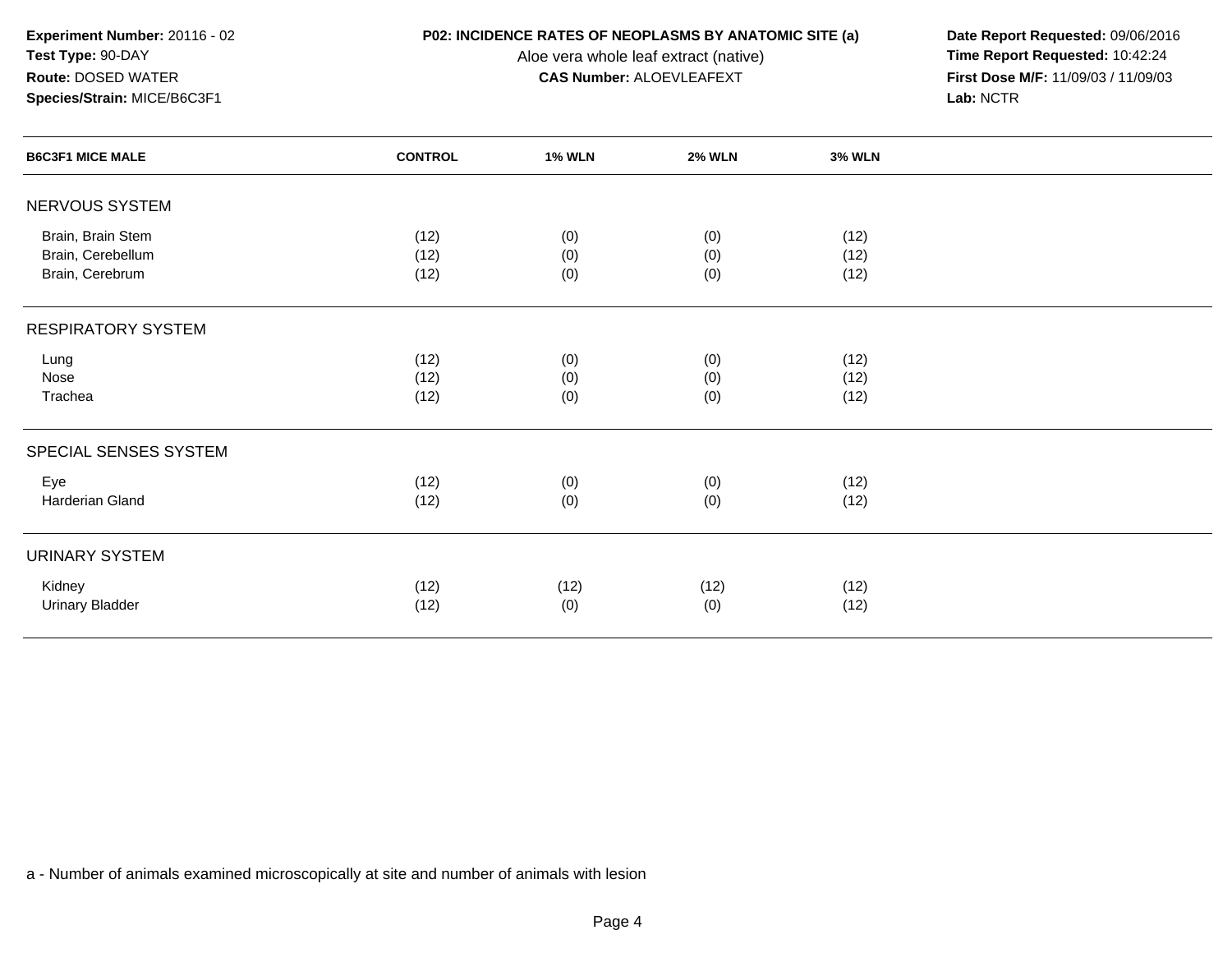Aloe vera whole leaf extract (native)<br>**CAS Number:** ALOEVLEAFEXT

**P02: INCIDENCE RATES OF NEOPLASMS BY ANATOMIC SITE (a)** Date Report Requested: 09/06/2016<br>Aloe vera whole leaf extract (native) **Time Report Requested:** 10:42:24 **First Dose M/F:** 11/09/03 / 11/09/03<br>Lab: NCTR **Lab:** NCTR

| <b>B6C3F1 MICE MALE</b>                                                                                          | <b>CONTROL</b> | <b>1% WLN</b> | <b>2% WLN</b> | <b>3% WLN</b> |
|------------------------------------------------------------------------------------------------------------------|----------------|---------------|---------------|---------------|
| <b>Tumor Summary for Males</b>                                                                                   |                |               |               |               |
| <b>Total Animals with Primary Neoplasms (b)</b><br><b>Total Primary Neoplasms</b>                                |                |               |               |               |
| <b>Total Animals with Benign Neoplasms</b><br><b>Total Benign Neoplasms</b>                                      |                |               |               |               |
| <b>Total Animals with Malignant Neoplasms</b><br><b>Total Malignant Neoplasms</b>                                |                |               |               |               |
| <b>Total Animals with Metastatic Neoplasms</b><br><b>Total Metastatic Neoplasms</b>                              |                |               |               |               |
| <b>Total Animals with Malignant Neoplasms</b><br><b>Uncertain Primary Site</b>                                   |                |               |               |               |
| <b>Total Animals with Neoplasms Uncertain-</b><br><b>Benign or Malignant</b><br><b>Total Uncertain Neoplasms</b> |                |               |               |               |

\*\*\* END OF MALE \*\*\*

a - Number of animals examined microscopically at site and number of animals with lesion

b - Primary tumors: all tumors except metastatic tumors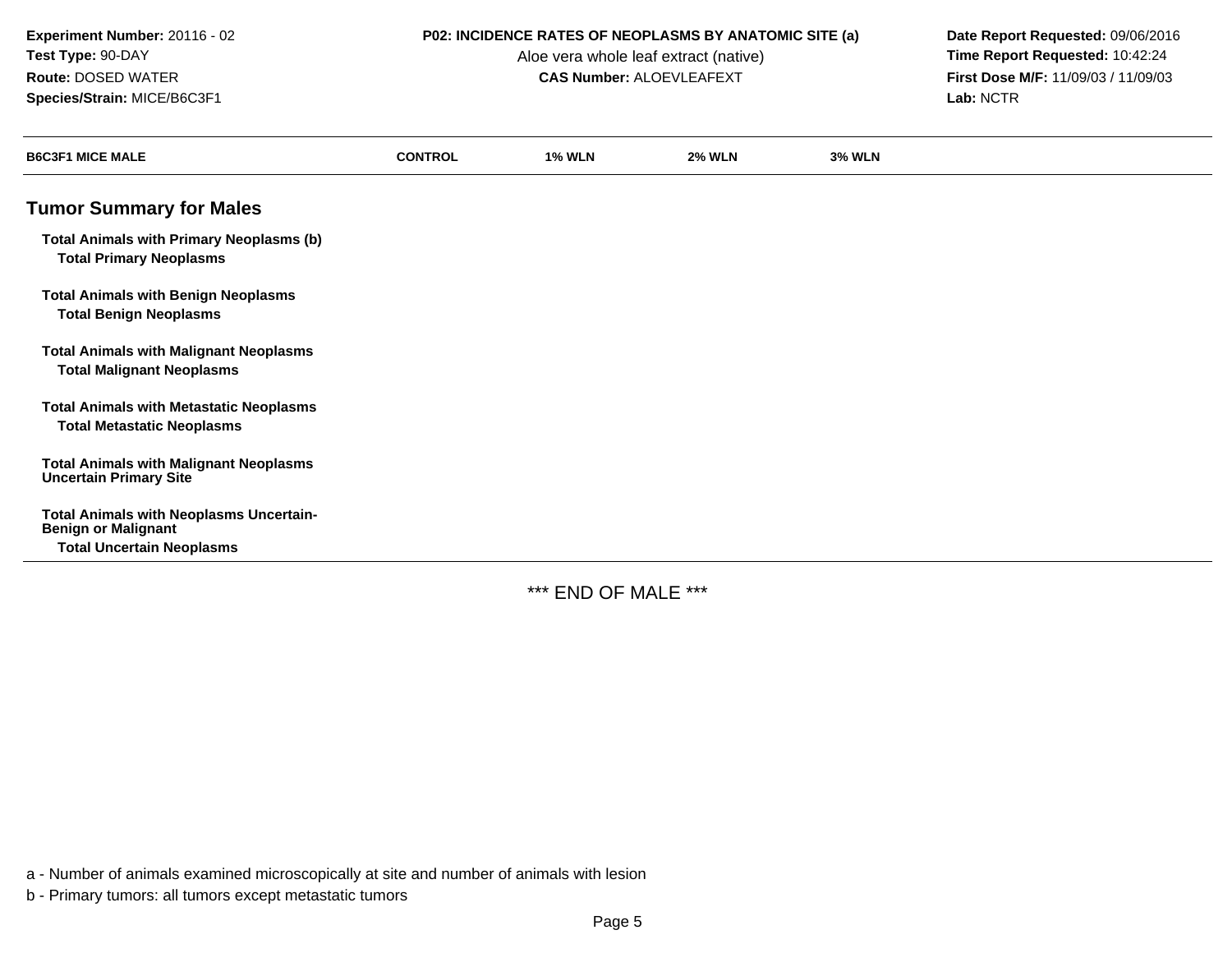Aloe vera whole leaf extract (native)<br>**CAS Number:** ALOEVLEAFEXT

**P02: INCIDENCE RATES OF NEOPLASMS BY ANATOMIC SITE (a)** Date Report Requested: 09/06/2016<br>Aloe vera whole leaf extract (native) **Time Report Requested:** 10:42:24 **First Dose M/F:** 11/09/03 / 11/09/03<br>Lab: NCTR **Lab:** NCTR

| <b>B6C3F1 MICE FEMALE</b>                                                    | <b>CONTROL</b> | <b>1% WLN</b> | <b>2% WLN</b> | <b>3% WLN</b> |  |
|------------------------------------------------------------------------------|----------------|---------------|---------------|---------------|--|
| <b>Disposition Summary</b>                                                   |                |               |               |               |  |
| <b>Animals Initially In Study</b><br><b>Early Deaths</b><br><b>Survivors</b> | 12             | 12            | 12            | 12            |  |
| <b>Terminal Sacrifice</b>                                                    | 12             | 12            | 12            | 12            |  |
| <b>Animals Examined Microscopically</b>                                      | 12             | 12            | 11            | 12            |  |
| <b>ALIMENTARY SYSTEM</b>                                                     |                |               |               |               |  |
| Esophagus                                                                    | (12)           | (0)           | (0)           | (12)          |  |
| Gallbladder                                                                  | (11)           | (0)           | (0)           | (12)          |  |
| Intestine Large, Cecum                                                       | (12)           | (12)          | (11)          | (12)          |  |
| Intestine Large, Colon                                                       | (12)           | (12)          | (11)          | (12)          |  |
| Intestine Large, Rectum                                                      | (12)           | (0)           | (0)           | (11)          |  |
| Intestine Small, Duodenum                                                    | (12)           | (0)           | (0)           | (12)          |  |
| Intestine Small, Ileum                                                       | (12)           | (0)           | (0)           | (12)          |  |
| Intestine Small, Jejunum                                                     | (12)           | (0)           | (0)           | (12)          |  |
| Liver                                                                        | (12)           | (12)          | (11)          | (12)          |  |
| Pancreas                                                                     | (12)           | (0)           | (0)           | (12)          |  |
| Salivary Glands                                                              | (12)           | (0)           | (0)           | (12)          |  |
| Stomach, Forestomach                                                         | (12)           | (0)           | (0)           | (12)          |  |
| Stomach, Glandular                                                           | (11)           | (0)           | (0)           | (12)          |  |
| <b>CARDIOVASCULAR SYSTEM</b>                                                 |                |               |               |               |  |
| <b>Blood Vessel</b>                                                          | (12)           | (0)           | (0)           | (12)          |  |
| Heart                                                                        | (12)           | (0)           | (0)           | (12)          |  |
| <b>ENDOCRINE SYSTEM</b>                                                      |                |               |               |               |  |
| <b>Adrenal Cortex</b>                                                        | (12)           | (1)           | (0)           | (12)          |  |
| Adrenal Medulla                                                              | (11)           | (0)           | (0)           | (11)          |  |
| Islets, Pancreatic                                                           | (12)           | (0)           | (0)           | (12)          |  |
| Parathyroid Gland                                                            | (10)           | (0)           | (0)           | (10)          |  |
|                                                                              |                |               |               |               |  |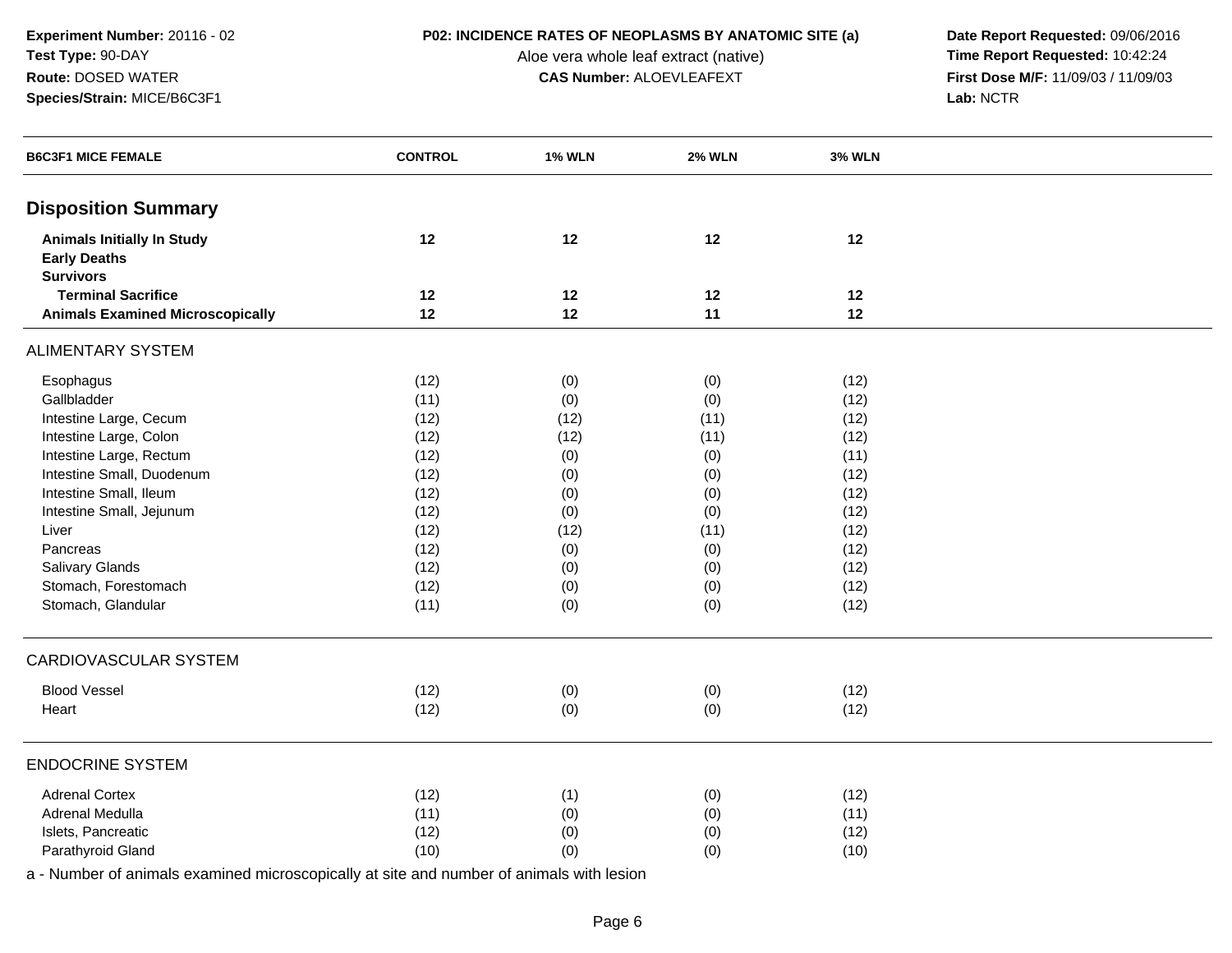| Experiment Number: 20116 - 02<br>Test Type: 90-DAY<br>Route: DOSED WATER<br>Species/Strain: MICE/B6C3F1 |                |               | P02: INCIDENCE RATES OF NEOPLASMS BY ANATOMIC SITE (a)<br>Aloe vera whole leaf extract (native)<br><b>CAS Number: ALOEVLEAFEXT</b> |               | Date Report Requested: 09/06/2016<br>Time Report Requested: 10:42:24<br>First Dose M/F: 11/09/03 / 11/09/03<br>Lab: NCTR |
|---------------------------------------------------------------------------------------------------------|----------------|---------------|------------------------------------------------------------------------------------------------------------------------------------|---------------|--------------------------------------------------------------------------------------------------------------------------|
| <b>B6C3F1 MICE FEMALE</b>                                                                               | <b>CONTROL</b> | <b>1% WLN</b> | <b>2% WLN</b>                                                                                                                      | <b>3% WLN</b> |                                                                                                                          |
| <b>Pituitary Gland</b><br><b>Thyroid Gland</b>                                                          | (12)<br>(12)   | (0)<br>(0)    | (0)<br>(0)                                                                                                                         | (11)<br>(11)  |                                                                                                                          |
| <b>GENERAL BODY SYSTEM</b>                                                                              |                |               |                                                                                                                                    |               |                                                                                                                          |
| None                                                                                                    |                |               |                                                                                                                                    |               |                                                                                                                          |
| <b>GENITAL SYSTEM</b>                                                                                   |                |               |                                                                                                                                    |               |                                                                                                                          |
| <b>Clitoral Gland</b>                                                                                   | (10)           | (0)           | (0)                                                                                                                                | (12)          |                                                                                                                          |
| Ovary                                                                                                   | (12)           | (0)           | (1)                                                                                                                                | (12)          |                                                                                                                          |
| <b>Uterus</b>                                                                                           | (12)           | (0)           | (0)                                                                                                                                | (12)          |                                                                                                                          |
| <b>HEMATOPOIETIC SYSTEM</b>                                                                             |                |               |                                                                                                                                    |               |                                                                                                                          |
| <b>Bone Marrow</b>                                                                                      | (12)           | (0)           | (0)                                                                                                                                | (12)          |                                                                                                                          |
| Lymph Node, Mandibular                                                                                  | (12)           | (0)           | (0)                                                                                                                                | (12)          |                                                                                                                          |
| Lymph Node, Mesenteric                                                                                  | (12)           | (0)           | (0)                                                                                                                                | (12)          |                                                                                                                          |
| Spleen                                                                                                  | (12)           | (12)          | (11)                                                                                                                               | (12)          |                                                                                                                          |
| Thymus                                                                                                  | (12)           | (0)           | (0)                                                                                                                                | (11)          |                                                                                                                          |
| <b>INTEGUMENTARY SYSTEM</b>                                                                             |                |               |                                                                                                                                    |               |                                                                                                                          |
| <b>Mammary Gland</b>                                                                                    | (12)           | (0)           | (0)                                                                                                                                | (12)          |                                                                                                                          |
| Skin                                                                                                    | (12)           | (0)           | (0)                                                                                                                                | (12)          |                                                                                                                          |
| MUSCULOSKELETAL SYSTEM                                                                                  |                |               |                                                                                                                                    |               |                                                                                                                          |
| Bone, Femur                                                                                             | (12)           | (0)           | (0)                                                                                                                                | (12)          |                                                                                                                          |
|                                                                                                         |                |               |                                                                                                                                    |               |                                                                                                                          |

NERVOUS SYSTEM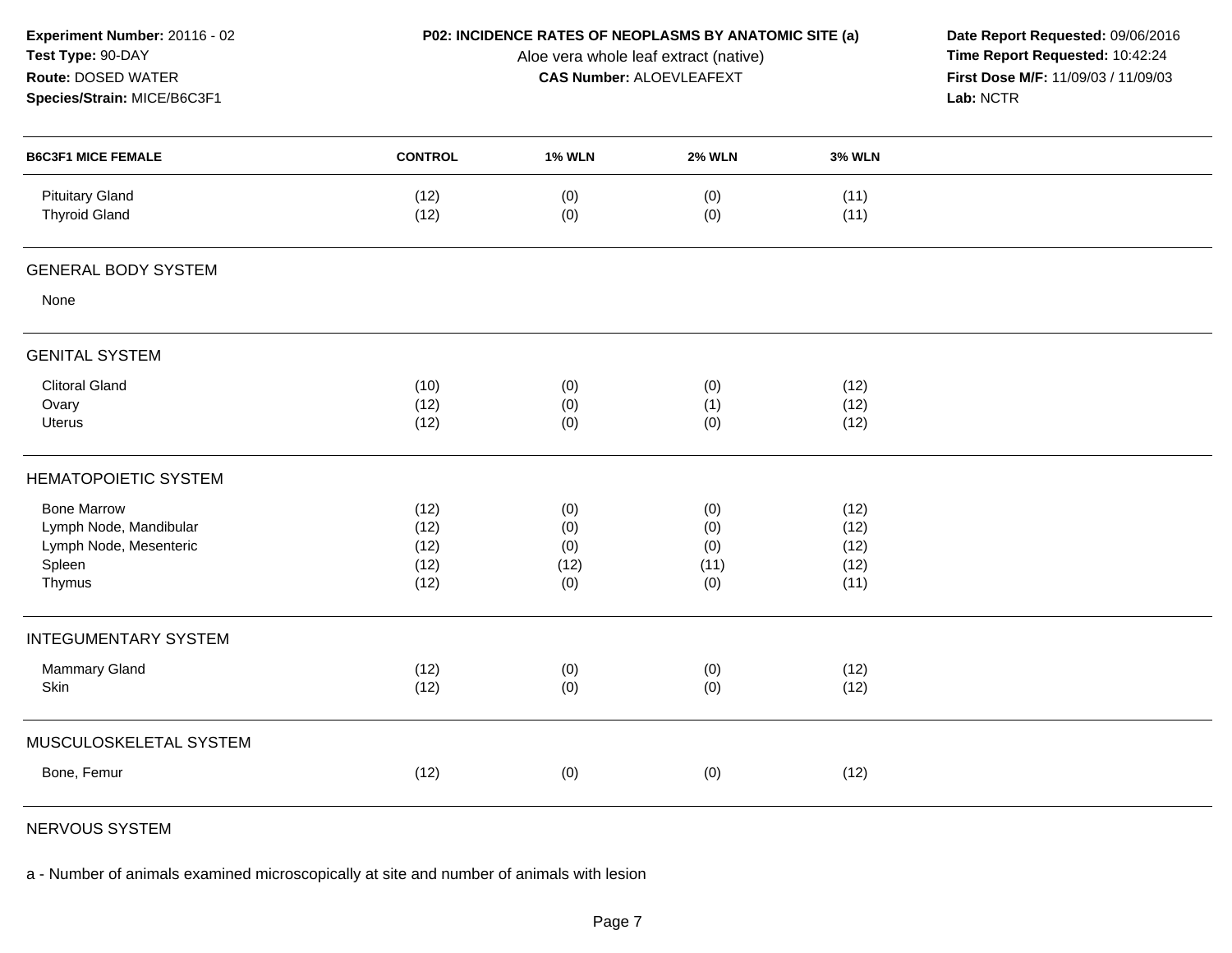Aloe vera whole leaf extract (native)<br>**CAS Number:** ALOEVLEAFEXT

**P02: INCIDENCE RATES OF NEOPLASMS BY ANATOMIC SITE (a)** Date Report Requested: 09/06/2016<br>Aloe vera whole leaf extract (native) **Time Report Requested:** 10:42:24 **First Dose M/F:** 11/09/03 / 11/09/03<br>Lab: NCTR **Lab:** NCTR

| <b>B6C3F1 MICE FEMALE</b> | <b>CONTROL</b> | <b>1% WLN</b> | <b>2% WLN</b> | <b>3% WLN</b> |  |
|---------------------------|----------------|---------------|---------------|---------------|--|
| Brain, Brain Stem         | (12)           | (0)           | (0)           | (12)          |  |
| Brain, Cerebellum         | (12)           | (0)           | (0)           | (12)          |  |
| Brain, Cerebrum           | (12)           | (0)           | (0)           | (12)          |  |
| <b>RESPIRATORY SYSTEM</b> |                |               |               |               |  |
| Lung                      | (12)           | (0)           | (0)           | (12)          |  |
| Nose                      | (12)           | (0)           | (0)           | (12)          |  |
| Trachea                   | (12)           | (0)           | (0)           | (12)          |  |
| SPECIAL SENSES SYSTEM     |                |               |               |               |  |
| Eye                       | (12)           | (0)           | (0)           | (12)          |  |
| Harderian Gland           | (12)           | (0)           | (0)           | (12)          |  |
| URINARY SYSTEM            |                |               |               |               |  |
| Kidney                    | (12)           | (12)          | (11)          | (12)          |  |
| <b>Urinary Bladder</b>    | (12)           | (0)           | (0)           | (12)          |  |
|                           |                |               |               |               |  |